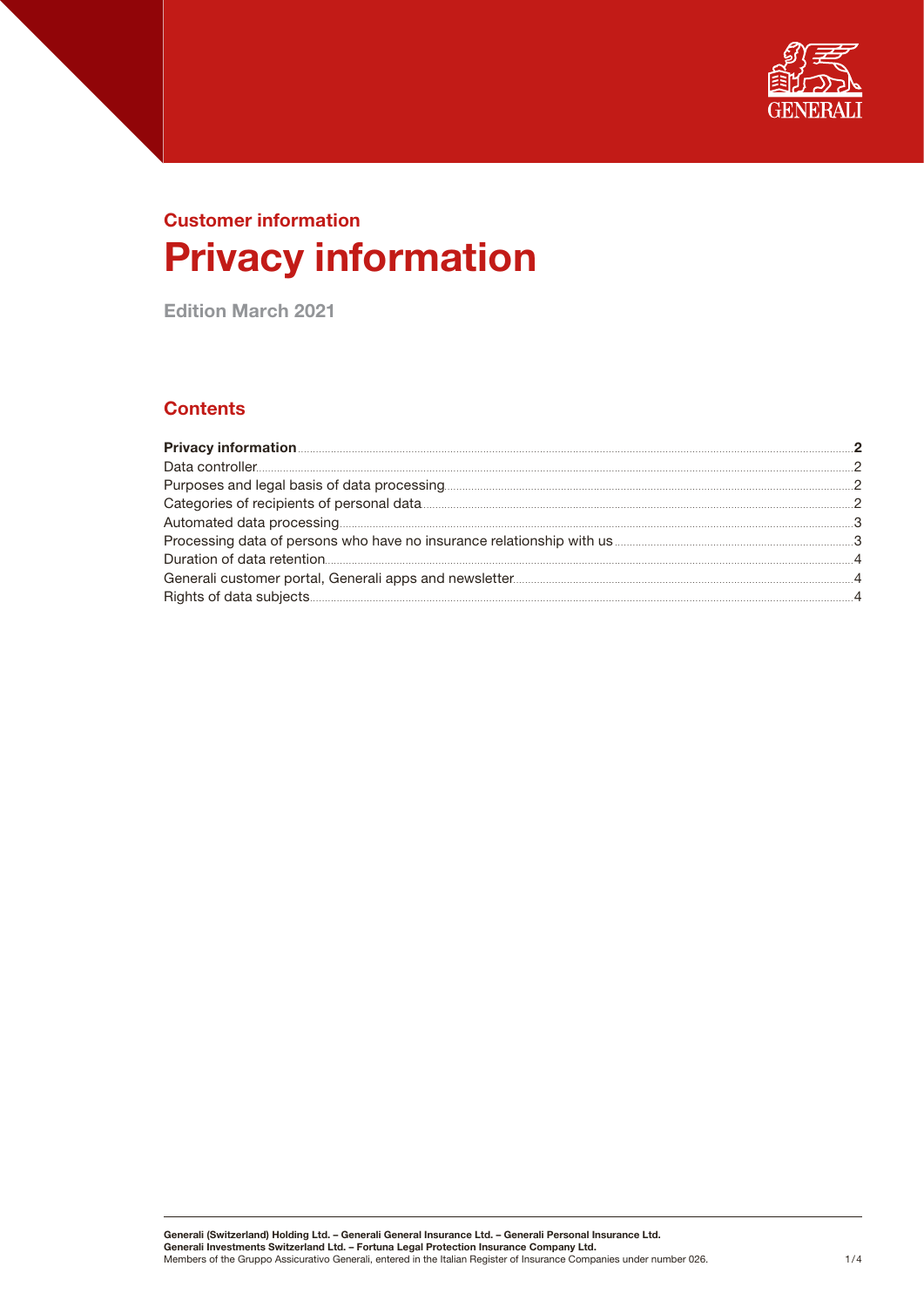# <span id="page-1-0"></span>Privacy information

Generali Switzerland is well aware of the value of your personal data. Here below we provide some information on how Generali Switzerland processes your personal data and the rights you have.

Please note the following data protection policy.

Generali Switzerland has published this data protection policy in view of the forthcoming revision to the Swiss Data Protection Act (DPA) and the entry into force of the EU General Data Protection Regulation (GDPR). Although the GDPR is a regulation of the European Union (EU) and the European Economic Area (EEA), for various reasons parts of it may be relevant for Generali Switzerland too. Firstly, Swiss data protection legislation has historically been closely aligned with European regulation, so the amendments expected to the Data Protection Act are heavily influenced by the GDPR; secondly, due to their extra-territorial effect the high data protection standards under the GDPR are in some circumstances applicable outside the EU/EEA.

## Data controller

The controller of your data is Generali (Switzerland) Holding Ltd. Soodmattenstrasse 10 8134 Adliswil Switzerland

You can contact our data protection officer by email at [privacy.ch@generali.com](mailto:privacy.ch%40generali.com?subject=) or by post at the address above, addressing it to the attention of the "Data Protection Officer".

#### Purposes and legal basis of data processing

We comply with all relevant provisions of data protection law when processing your personal data. Here below we provide more detailed general information on how we process your data.

Your data is mainly processed to conclude and process contracts with you. If you apply for insurance coverage we need the information you provide to conclude the contract and estimate the risk we are taking on. If the insurance agreement is taken out, we process this data to implement the contractual relationship, e.g. to issue the policy and submit an invoice. We need information on a claim to be able to check whether an insured event occurred and how large the claim is. This may – where necessary – include information from third parties who have been appointed to investigate the claim (experts), who may be able to provide information (authorities, witnesses, etc.) or who are involved in providing a service in connection with the claim (workshops, craftsmen, doctors, hospitals). We may also use data about you from publicly available sources (internet sites, social media, etc.).

If data concerning health are essential to assess whether and on what conditions your insurance contract is to be concluded, we gather (subject to your consent) the data concerning health needed to assess the contract, which may include information

and documents from examining or treating physicians, hospitals, other healthcare or medical institutions and social insurance entities.

We also process your personal data to produce insurance-specific statistics and analytical evaluations, e.g. to develop new tariffs or meet regulatory requirements. We further use the data for an overall view of your relationship with Generali Switzerland, e.g. to advise you about a contractual amendment or to provide comprehensive information.

In addition, the processing of your personal data goes beyond the scope of actually performing the contract, enabling us to protect our own legitimate interests and those of third parties. This may be necessary (for example):

- to ensure IT security and operations and protect our employees and assets;
- to calculate credit and default risks;
- to support sales and for quality and satisfaction surveys;
- to develop our offering and advertise products of Generali Switzerland as well as our cooperation partners;
- to manage the company and as part of restructuring and transactions;
- to enforce and fight legal claims, prevent and investigate criminal activities, especially data analysis to identify indications which might suggest insurance fraud and to prevent money laundering and the financing of terrorism.

In addition, we need your personal data to meet legal obligations such as supervisory requirements, retention obligations under commercial and tax law, or our duty as your insurance advisor.

If we wish to process your data for a purpose not listed above or on another legal basis, we will inform you when required.

As part of the business relationship you must provide the data needed to commence and process our contractual relationship or the data required by law. Without this data we are generally not able to conclude or pursue a contract with you.

## Categories of recipients of personal data

Owing to the complexity of modern data processing, we sometimes have to use service providers and appoint them to process your data or give them access to it. Some of these service providers may be outside Switzerland, and even outside Europe or anywhere in the world, in particular wherever our Group has a branch. When we use service providers we always take care to ensure that the relevant data protection provisions and data security standards continue to be observed. When carrying out our business transactions it may be necessary to transfer your data within our insurance company or within our Group or to process it jointly.

#### Involvement of reinsurers

When insuring some risks, we work closely with our reinsurers, who support us in examining risks and benefit payments. This requires us to exchange with our reinsurers data about you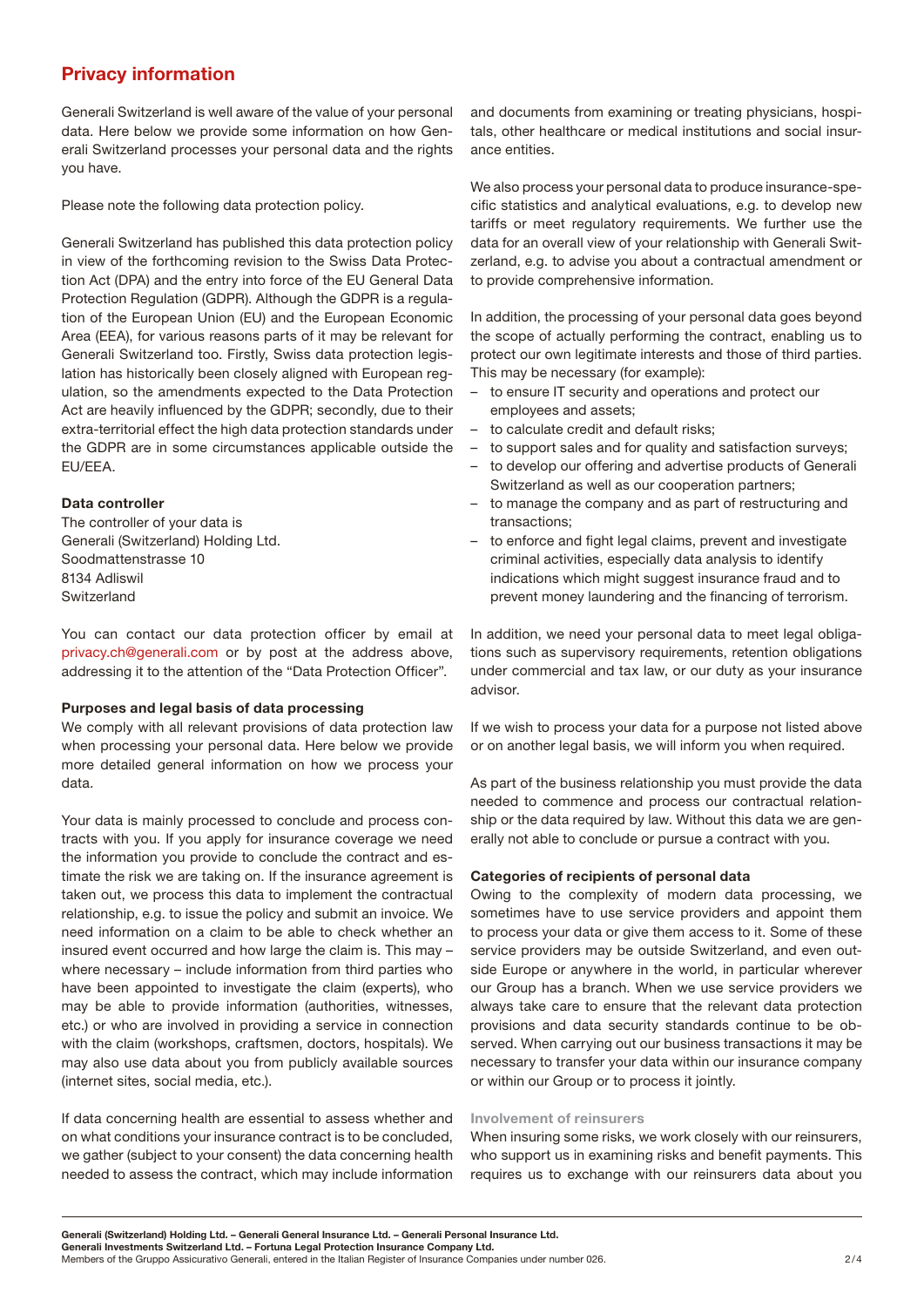<span id="page-2-0"></span>and your insurance relationship. This exchange of data always only takes place for the purposes of jointly examining your insurance risk and benefit payments and in compliance with the Swiss Federal Law on Insurance Contracts.

#### Involvement of intermediaries

In insurance matters or when using services provided by Generali Switzerland and/or our partners, you are advised by intermediaries, who might – with your consent - also offer financial advisory.

For the purposes of providing their advisory service, the intermediary collects and processes the personal application, contractual and claims data required to process the contract. Generali Switzerland also provides your intermediary with data about yourself and your insurance relationship, when the intermediary needs this to provide you with service and advice.

# Forwarding data to supervisory authorities, courts and other third parties

Being an insurance company, we are subject to strict regulatory requirements and constant monitoring of the supervision authorities. We may have to disclose personal data of our policyholders/insured persons on request to authorities, courts, auditors, etc. as part of their legal duties. When examining your benefit payment we may also have to consult third parties such as physicians, healthcare institutions, experts, lawyers or companies appointed as loss adjusters or providers of credit information and transfer your personal data to them. In all cases we always ensure compliance with the legal basis.

#### Data processing within the Group

In order to ensure comprehensive insurance coverage, separate companies in Switzerland and abroad provide some services of Generali Switzerland. These may be specialised companies inside the Generali Group or cooperation partners of Generali Switzerland. As part of the contractual relationship, Generali Switzerland has to transfer data both within and outside the Group.

#### Transfer of data abroad to certain third countries

When data is transferred to a country that does not have an appropriate data protection regime, we ensure appropriate protection by using sufficient contractual warranties, specifically on the basis of the EU standard contractual clauses or binding corporate rules, or we rely on the derogation of consent, performance of the contract, exercise or enforcement of legal claims, overwhelming public interest, the fact that the data is public or that it is needed to protect the integrity of the data subject. You can obtain a copy of the contractual warranties from the contact addresses mentioned above, or you will be told where copies can be obtained. We reserve the right to blacken such copies for reasons of data protection or confidentiality.

#### Hinweis- und Informationssystem (HIS)

For the prevention and detection of insurance fraud in the nonlife sector, Generali Switzerland is connected to the information system (HIS) of SVV Solution AG.

The participating companies register persons in the HIS who have fulfilled in a claim case a specific reason for registration as defined in the HIS operating regulations (e.g. insurance fraud). Each person will be informed of their registration in writing. As part of the claims settlement process, Generali Switzerland can make a query in the HIS and use the transmitted data to check whether information is stored on the basis of an earlier notification and whether the obligation to pay benefits needs to be analysed in more detail. The operation of HIS is governed by operating regulations and complies with the legal requirements regarding data protection. Further information about HIS can be found at [www.svv.ch/his.](http://www.svv.ch/his)

#### Automated data processing

In order to deal with transactions as efficiently as possible, in some cases we use automated checking programmes which determine the insurance risk based on the information in your application, decide on whether a contract is concluded and, for example, set the amount of the premiums or your risk exclusions. In some areas, we also use such programmes to determine our obligation to pay benefits in the event of a claim. Depending on the transaction, this automated processing may also include special categories of personal data and/or sensitive personal data, including data concerning health. The checking parameters used in these programmes are based on actuarial empirical values and thus ensure that the standard used for assessment is objective.

#### Processing data of persons who have no insurance relationship with us

In order to establish an insurance relationship, it may be necessary to process data of people who are not contractual parties. For example, we process personal identification data (name and date of birth) of persons named as beneficiaries. This is necessary to be able to provide the agreed insurance benefit to the beneficiary if an insured event occurs.

When a contract provides insurance coverage for people other than the policyholder, we process their data too. We need this data to be able to arrange insurance coverage adapted to the personal circumstances of the insured person, and to be able to provide the agreed insurance benefit to the insured/beneficiary in the event a benefit is paid.

If an insured event occurs, we process the data of third parties, e.g. the injured party, the person responsible for an accident, other people involved or witnesses. This data has to be processed to determine the facts in the case, as well as to assess whether an insurance benefit has to be paid, and if so how much. We also need this data to enforce legal rights (e.g. make compensation or recourse claims) or fight legal claims (e.g. defend against claims with no basis).

We also process personal data of any creditors, legal representatives, agents for service and other recipients of documents, plus – when relevant for performing the insurance contract – the personal data of experts and lawyers.